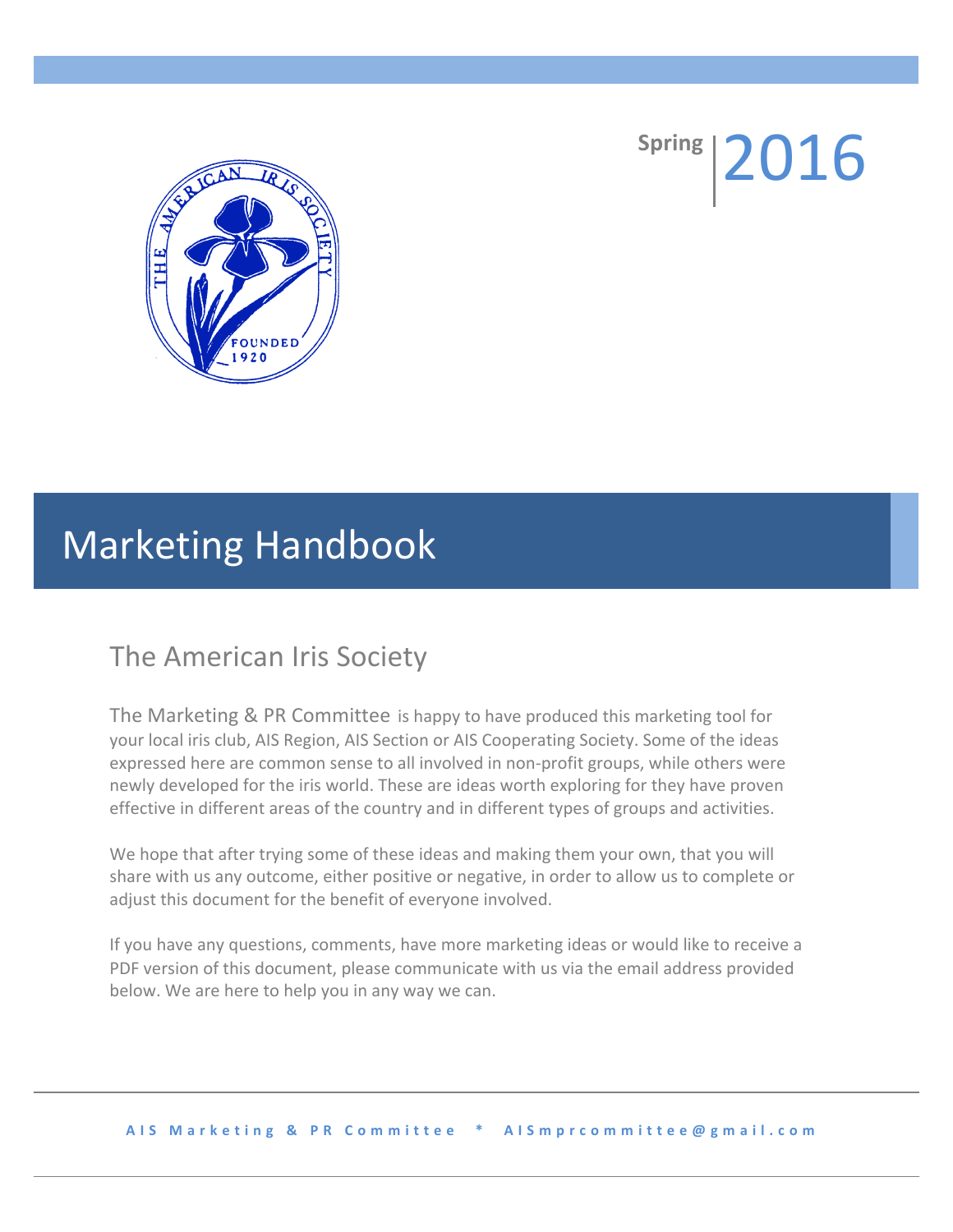How can a local club grow its membership? First ask yourself, "Why did I join? If the conditions that met your answer still exist they should attract other members. Most people join iris societies for the following four reasons:

- 1. Information
- 2. Sources
- 3. Socialization
- 4. Pride

**Information:** This may be the key reason why many people come to their first iris society meeting. If visitors are presented with an informative, colorful program they may come back to another meeting.

## **Meetings:**

- Schedule regular meetings. Make your calendar known so that people can schedule themselves to attend in advance.
- A rule of thumb is to schedule a good speaker or great program within **30 days** of an event, like a sale or a show where you might pick up new members. If you wait too long, the curiosity wanes. That first meeting is the club's first impression; make it a good one.
- Hold most meetings in public places: libraries, garden centers, botanical gardens, community centers, nature centers, etc. Places that are already drawing plant people may get accidental members, and a new person may feel uneasy going to a private home.
- Garden meetings are a great way to enjoy the garden and to actually see irises in cultivation. Garden meetings can be used to describe iris culture; to explain plant parts; to give iris grooming lessons; to showcase SDB, BB, Japanese, Siberian or other iris species; to identify weeds; and to provide judge's training.

#### **Speakers:**

- **Bring in outside speakers.** Fresh views from outside the club stimulate interest. Often knowledge of particular iris categories can be lacking in a local organization, and an expert on something new can offer new challenges and opportunities.
- **Utilize member expertise.** All iris culture is local. Everyone knows a given iris performs differently in different parts of the country. Your members are experts on performance in their garden. We come together as a club to share this expertise. We all learn from each other.

## **Partnerships:**

- Partner with the local botanical garden to offer a course on growing irises or a workshop on dividing and planting.
- Create an informational booth at your local Regional or National Flower Show or Home & Garden Show. These are often provided either free or low-cost to nonprofit plant societies. An iris club could gather scores of members at a strongly worked booth.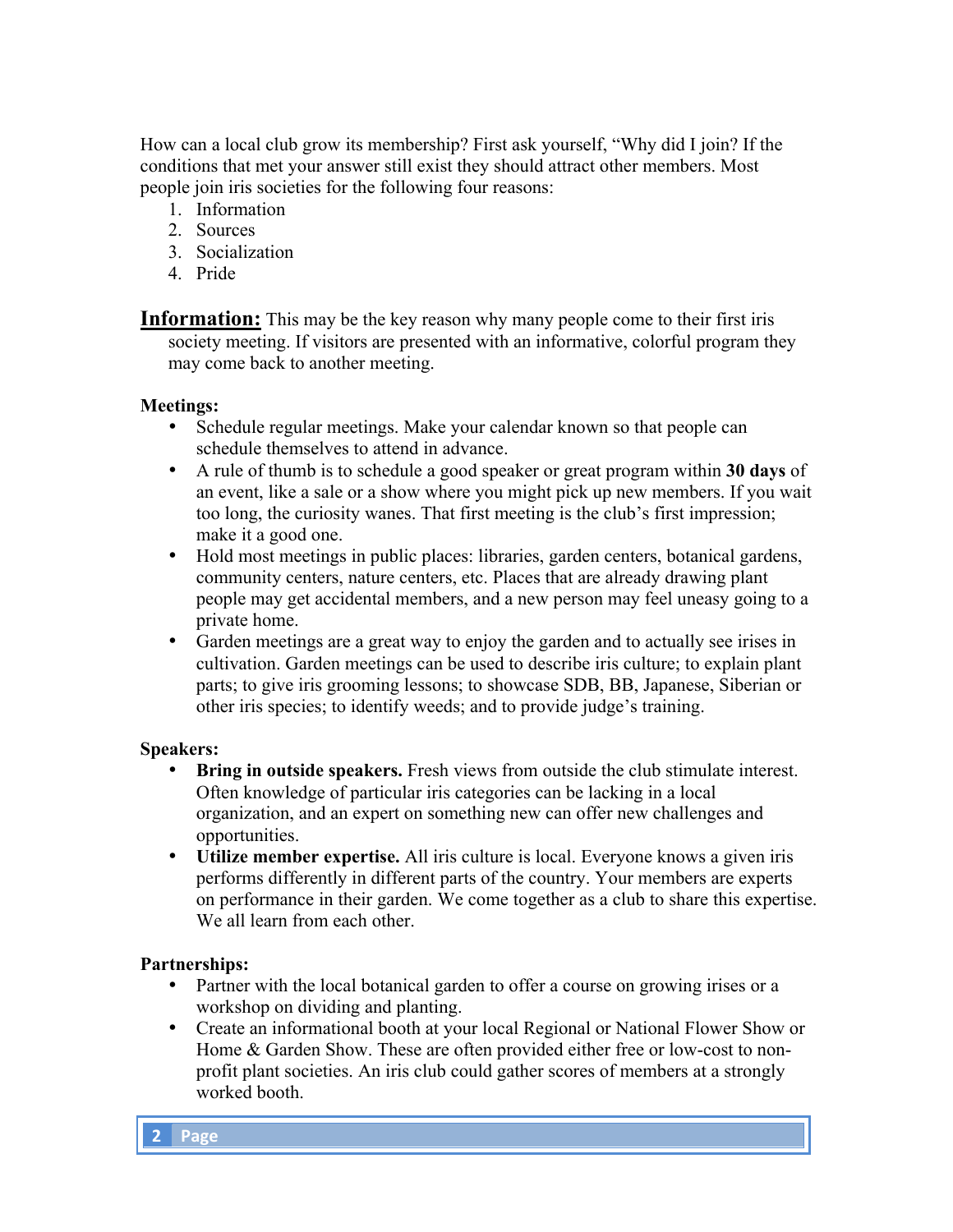• Provide information on your society to local nurseries and garden supply stores. Most stores are happy to leave your information on the counter for pickup by customers.

**Sources:** Often people come to clubs looking for particular irises or types of irises. Until the internet became available, joining societies was one of the best ways to discover places to buy iris; but don't sell the old ways short. The advice and council of local clubs means a lot to someone who has never before ordered from a supplier. Not only do people hope and expect that local club members will share knowledge and plants, they also appreciate great deals, like auctions and sales.

- **Prizes:** Encourage plant door prizes, swaps, and giveaways at meetings.
- **Group Orders:** Think about group orders on bulbs and other plants that one member might order a quantity at wholesale prices and split the order.
- **Plant Auctions:** Have an auction of purchased and donated plants. These can be both public and private (members only).
- **Sales:** Have an iris rhizome sale; it not only raises money, but brings people and irises together.
- **Iris Incentives**: Giving an iris with a club membership, or a couple of irises with an AIS membership, usually can get many people to join. If we provide something good for our members they will then continue to renew and be active. The new color *Basic Iris Culture* booklet is a \$5.00 value. Clubs can order a quantity and make a profit or use it as a perk of joining.

**Socialization:** Some gardeners tend to be shy. We may relate to plants easier than to people. Like walking a dog, carrying a plant for show and tell can break the ice. Most people develop relationships they treasure in clubs, but this happens with time. Although a great asset, the first response from people is usually, "I do not want to get involved." If we do things in a structured way the pressure is removed.

## **New Member Welcome:**

- Ask an outgoing person in the club to be the official greeter and make sure that any new member is welcomed and introduced to another member.
- Find out something about the new member. How did he hear about the club? Does he grow irises already? What does he like about irises? If you learn the interests of the new member you may discover he or she has expertise in an area that could help the club. Emphasize how they could contribute their talents and information.

**Community Outreach:** Clubs should consider how they relate to their communities.

- Is anyone in the club involved with other garden clubs? Does anyone give talks on irises? Working with garden clubs is often helpful for clubs wanting to develop a Design portion of the annual Iris Show.
- Is there a beautification project in the city that could use our help? This is a great way to use excess iris rhizomes from our gardens and draw attention to iris culture.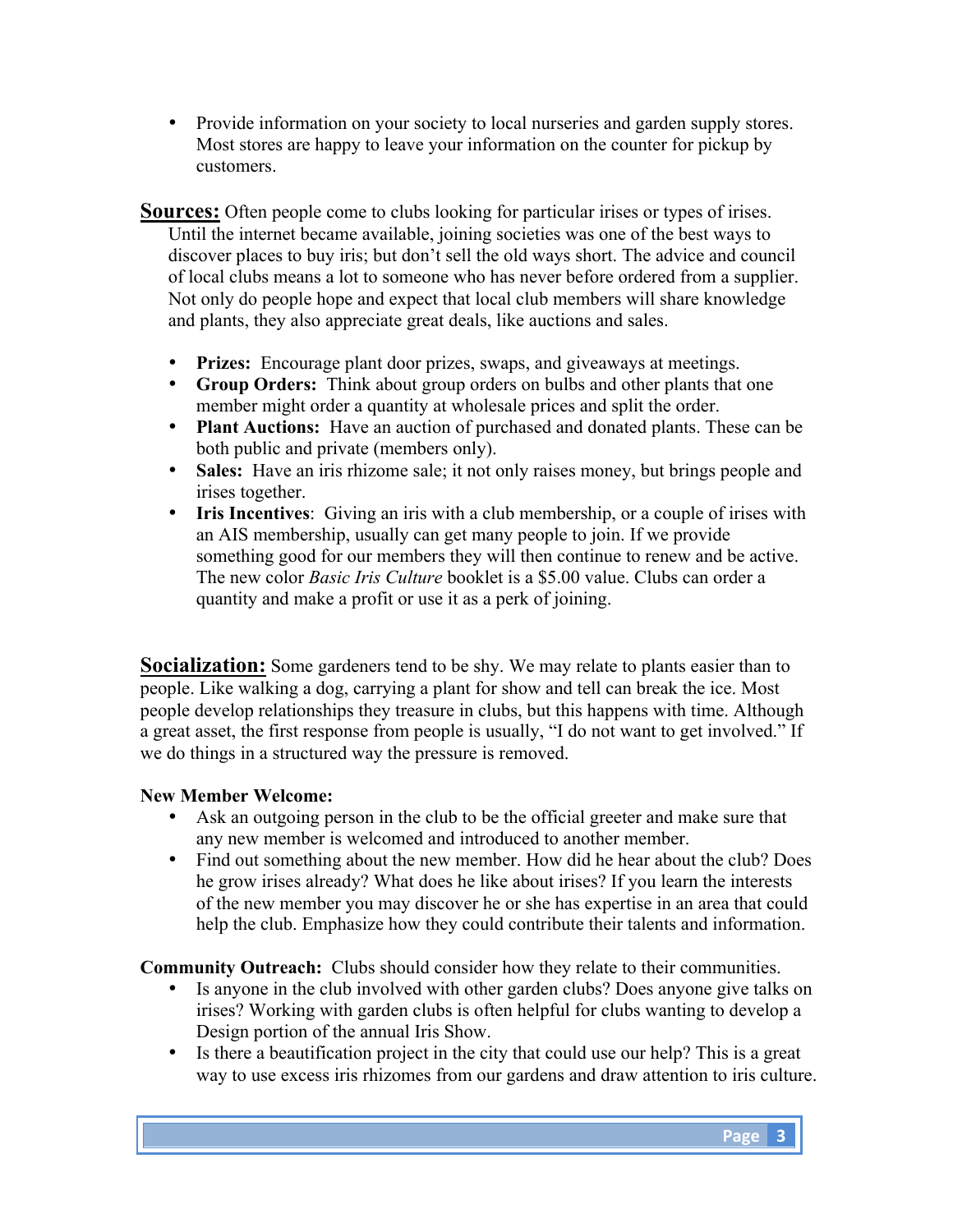- Do we interact with master gardener programs or university extension? We might have someone who could teach them about irises, or we may learn some things from them about controlling pests and disease.
- Could the club help a horticulture student at a nearby college with a partial or full scholarship?
- Farmers Markets are a great place to have a sale and educate at the same time.

**Social Media:** Using social media can not only help recruit more members, it gives you the opportunity to share information about their own iris gardens, to share pictures and growing tips, and to share announcements and upcoming events.

- If you are on Facebook, "Like" the AIS Facebook, The Iris Encyclopedia, and Join World of Irises, the Blog of The American Iris Society. The more friends there are the more friends there will be. Share what has been posted on your local club's Facebook Page.
- Post announcements about upcoming events on your social media sites, such as Facebook and Twitter. Ask your friends to re-tweet or Like your post, thereby spreading your information to their networks. You may generate interest from iris newbies that you can help get started on their iris hobby.
- Start a Facebook Page for your local iris society. Let everyone know, and be sure to post photos, calendar items, chat about irises, and let everyone have an opportunity to share local growing information. Encourage posting of whose irises bloom first, new irises people have seen, culture tips, irises for trade, etc. This interchange encourages iris friendships beyond the monthly iris meetings.

**Pride:** Even though in excess it is one of the seven deadly sins, pride can add a great deal to clubs. We all like to show off our best efforts, individually and collectively.

**Shows:** Have at least one iris show each year. Some clubs have three to catch all the types of irises.

- Shows provide a venue to meet interested people. Always have invitations to join available or, better yet, take their membership then and there.
- Be sure to have a sign up list at the show or sale asking for contact information (email/phone) to alert customers about the next iris event or next year's sale.
- Post pictures of your show on the Show Calendar in the Iris Encyclopedia.
- Be sure you have a design class at your show and use the state of national garden club judges as part of the panel. You reach a whole different area of garden interest and may gain some members.

**Garden Tours:** We all like to show off our garden when it looks good, but the public seems to love seeing irises growing almost as much! Having an Iris Garden Tour is a great way to introduce the public to irises, and to inspire them to grow their own. Some Club members take orders during the tour, and dig and deliver the rhizomes at the Annual Sale, to increase Sale revenues. At the very least, the garden tours are a great way to let attendees know about the club and provide membership information in hopes of signing up new members.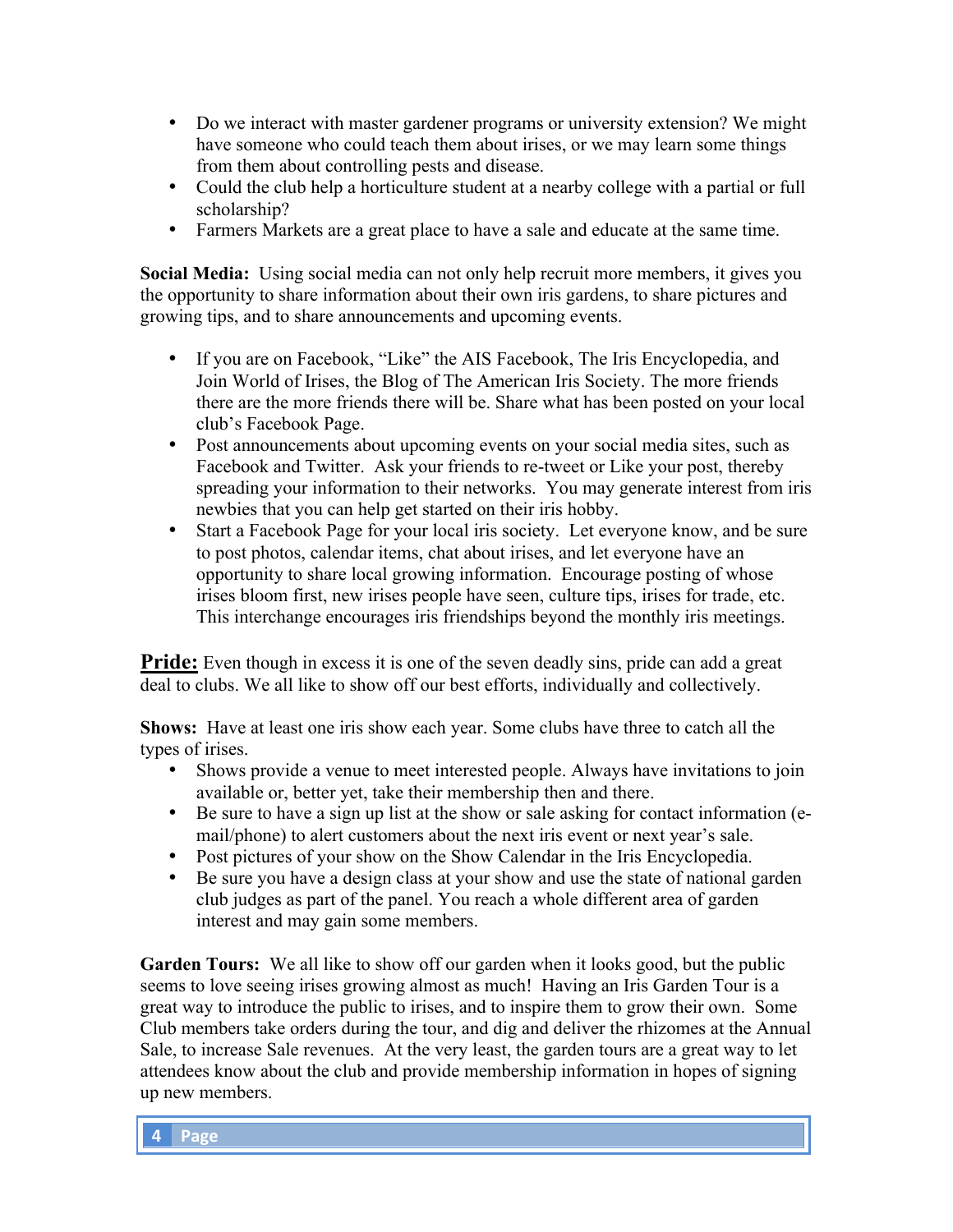**Judges training:** Learning and acknowledging expertise makes us feel good about our knowledge, and serves our Region and the AIS. Even if attendees do not become judges, they will learn a lot about what to look for in a well-grown iris, as well as learn what judges actually look for when judging an iris.

**Awards:** Honor your members with service awards, local garden awards, local show awards. Many members love competing for Queen of the Show. And there's nothing like a certificate to say, "Thank you."

**Promotion:** There are many ways to promote irises, your club, and the AIS at little to no cost.

- Newspapers: Can you afford an ad in a local newspaper for advertising an event? If not, check out some of the free offerings, particularly the Announcements and Calendar items, which are often free. If possible, contact the local newspaper for a story around bloom time. Pictures of iris gardens and stories on the local irisgrowing community are interesting to readers. Contact the Living or Garden editors to inquire.
- Television: You may be able to book an iris club member as a guest on a local interview show, or garden program. Look at the public access channels for more opportunities. Be sure to submit garden pictures if the weather segment features local photography.
- Radio: Often radio stations appreciate an articulate spokesperson who can talk about local irises. And upcoming events are often welcome as a public service announcement, which stations must offer as part of their license agreements.
- Websites: If your local club or region has a website be sure to use it to announce events. Also, local newspapers often have an online version, and devote space to upcoming events and announcements.
- Posters: Most local businesses allow posters for events in their front windows. All you need to do is ask! Post on grocery bulletin boards and other free spaces around town.

**HAVE FUN:** Unless you own a nursery, relax. This is a hobby, an interest, a passion. It shouldn't be a chore. Meetings should be fun, not a time for arguments or hard feelings. If everyone participates then no one will be overworked or feel left out of the fun. Friends who garden are friends forever!

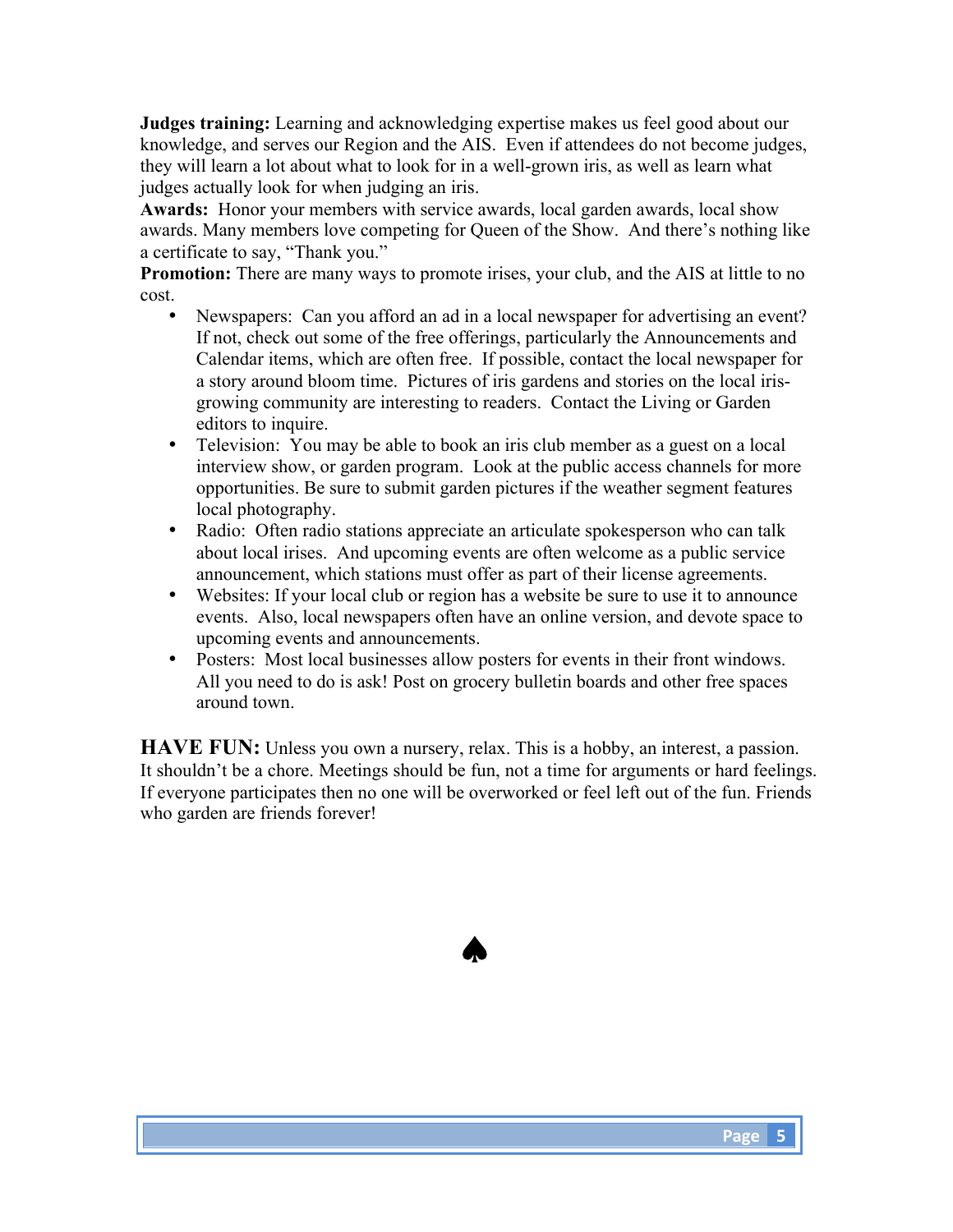## **Some Helpful Online Sources of Information**

- The American Iris Society www.irises.org
- Iris Encyclopedia www.wiki.irises.org
- AIS Facebook www.facebook.com/theamericanirissociety
- World of Irises the Blog of The American Iris Society www.theamericanirissociety.blogspot.com
- Twitter @TweetAIS
- AIS Storefront Shopping Cart (order Basic Iris Culture) http://irises.org/Member\_Services/AIS\_Storefront.html
- AIS Tool box (templates for iris show schedules, Design Class idea, etc.) http://irises.org/Member\_Services/AIS\_Toolbox.html
- AIS Presentations (slide and digital) http://irises.org/Member\_Services/Presentations/AIS\_Presentations.html
- YouTube (View How-to Design and Create Presentations, Use Programs) http://www.youtube.com
- Lynda.com (Learn How-To Use Photoshop, Paypal, Twitter, Aperture, \$\$\$) http://www.lynda.com
- UNCG (Univ. of N. Carolina How to Sell at Farmer's Markets) http://greenleaf.uncg.edu/farmermarkets\_farmers.html
- Apple's APP Store (Download Photo Tools, Keynote, Pages for low fees) http://www.apple.com/mac/app-store/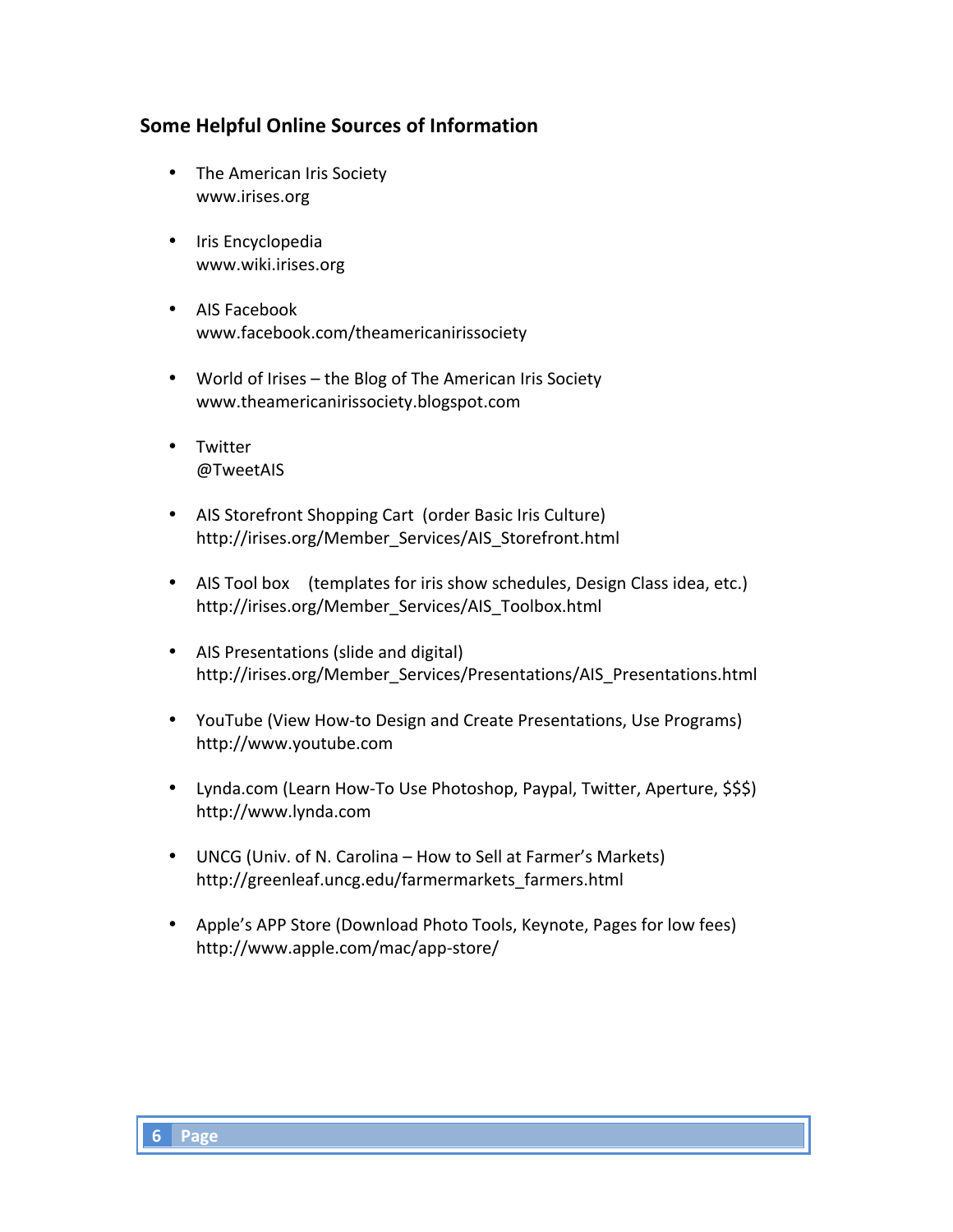## **Retaining Members and Volunteers**

Now that you have recruited new members, your work is not yet done! Members are a precious resource for your iris club, and retaining these members should be a high priority. How can your club keep your members motivated to stay in the club, to volunteer, and to renew their memberships year after year?

We all know that only a certain percentage of our affiliate members will actually volunteer to do some of the many tasks that we have to do. How do we turn members into volunteers and how do we keep the volunteers engaged? This turns out to be an ageold question that many non-profit organizations struggle with. The key seems to be engaging with members from the earliest opportunity, matching them with their interests, and keeping the experience fun and rewarding for each member and volunteer.

The following tips may help you in your member and volunteer retention and recruitment efforts. Make sure you check out the resources that follow the tips!

**Welcome new members**. It is often beneficial to appoint a Membership Chair who will reach out to new members and welcome them to the affiliate. **Perhaps your president can send a welcome letter**. If there is interest, **establish a "buddy" system** so that new members have someone they can call on to help them with iris culture and club activities.

**Engage your members:** Find out why the member joined and where their interests lie. Maybe at first they just want to learn more about irises from those with more experience. But later they might want to be more involved in club activities that coincide with their interests. Perhaps they want to set up or moderate the affiliate's social media sites. Perhaps they want to hybridize—they could be connected to the hybridizers in the group. Or **the member could be asked to join any of a number of committees** that oversees publicity, sales, fundraising, newsletter, the show, etc. If someone wants to be an active part of the society, there is usually something they can do that matches their interest and expertise. **Consider appointing a volunteer coordinator** to help members find their niche and turn them into active volunteers.

**Recognize and thank volunteers**. **When a volunteer does something outstanding for the affiliate, he or she should be acknowledged.** The acknowledgement can come in the form of a mention in the newsletter or an announcement at the next meeting. Or it could be a hand-written thank-you note from the President. After an iris show, write thank you notes for all those that helped. Sometimes recognition could occur at an awards ceremony at the end of the year. Whatever form of appreciation you can give is usually much appreciated in return!

**Reward your members**. Make sure your members take something away when they join the local affiliate. Provide interesting programs and learning opportunities through guest speakers and workshops. Or explore more tangible benefits such as **providing discounts to members at the iris sale** and regional meetings, having **door prizes** at meetings and holding **local auctions and raffles**. **Consider purchasing guest irises and distributing**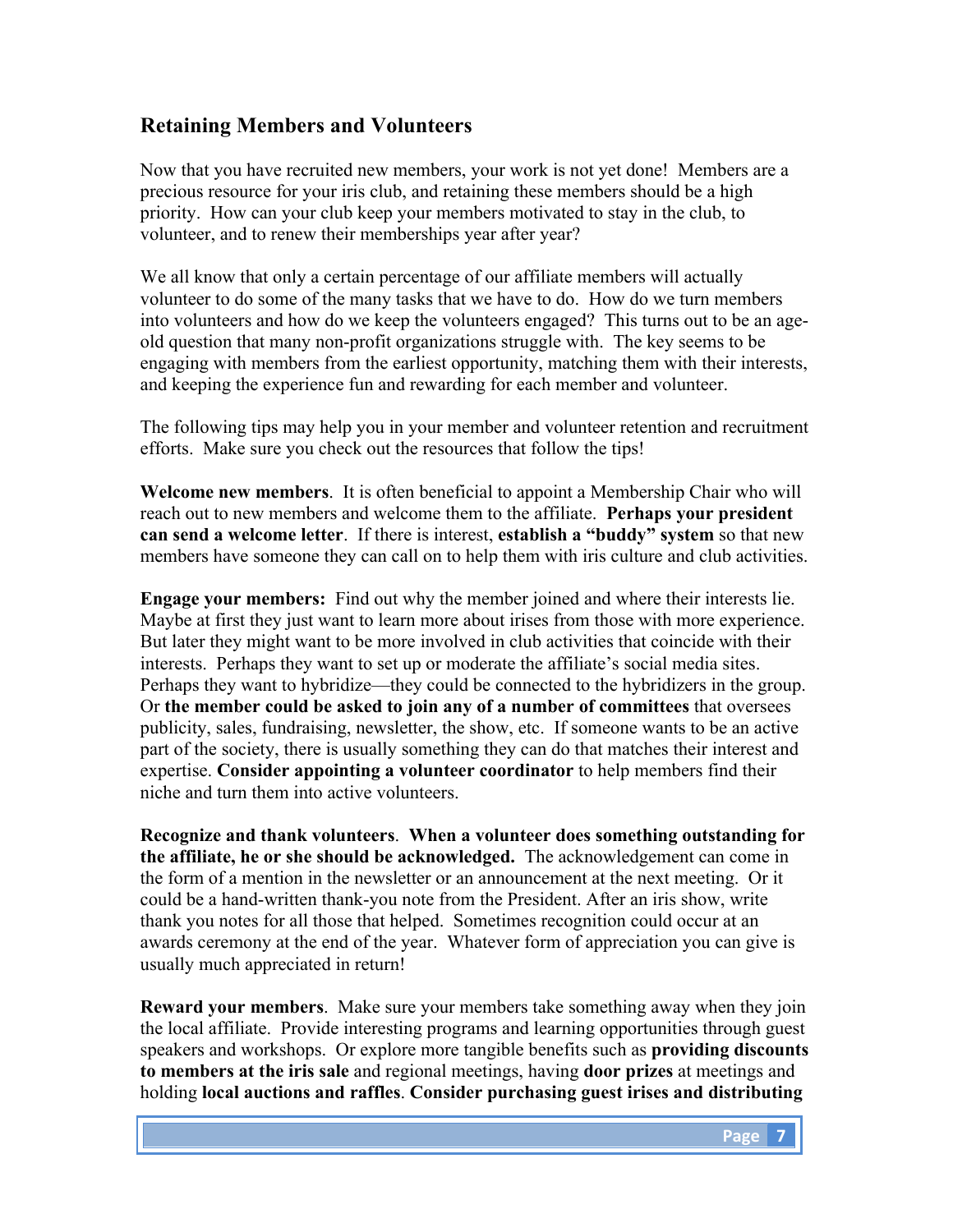**them among members to grow and contribute increases to the sale.** These programs and activities give members with minimal to advanced knowledge of irises the opportunity to learn more about irises, their history, and culture.

**Delegate:** Don't be afraid to delegate the club's duties, and to express the club's needs to the membership. Delegating increases productivity, secures cross-training of duties that may go undone otherwise; and provides new and old members an opportunity for engagement and a reason to stay. When someone is asked to take on a job or duty at the club, it triggers a feeling of appreciation and respect that is hard to ignore.

**Set up a safe atmosphere where members feel appreciated**: How? Include in your newsletter inspiring quotes about Appreciation, Benefits of Commitment to the club, Teamwork, etc. Ask the President or Program Chair to speak about the value of a friendly atmosphere; where there's much room to grow and learn; where "it's OK to make a mistake." Negativity within a club or group can have deteriorating effects on the club's new members, and it blocks the group from growing and producing events that are conducive to a feeling of belonging.

**Conflict Resolution**: Let's face it, we have all encountered individuals who are problematic or have an antisocial personality. Some groups have seen the worse of situations where one disturbing individual would make new members cringe and stop them from returning. Consider establishing conflict-resolution guidelines, so that they can be applied equally to many situations. Make sure several of your officers are trained to handle these situations as they arise. For help with conflict resolution issues, consult with your club's president or Region's representative (RVP), who will in turn have other sources of help and information if needed—such as the RVP Counselor or The Board of RVP Counselors.

**Have fun!** It is a proven fact that people gravitate toward groups that seem to be having fun. Make sure there are plenty of opportunities for having fun within your affiliate. Some ideas include allowing time for exchanging information and pictures of your irises, garden, or recent iris acquisitions during the meetings; providing occasional refreshments and a social hours to encourage members to get to know each other; arranging trips to see out-of-town iris gardens; setting up hands-on activities such as a painting class in an iris garden; or help members learn new skills like flower arranging. These fun opportunities give members the chance not only to take away fun memories, but the chance to know each other and to form bonds that last for years.